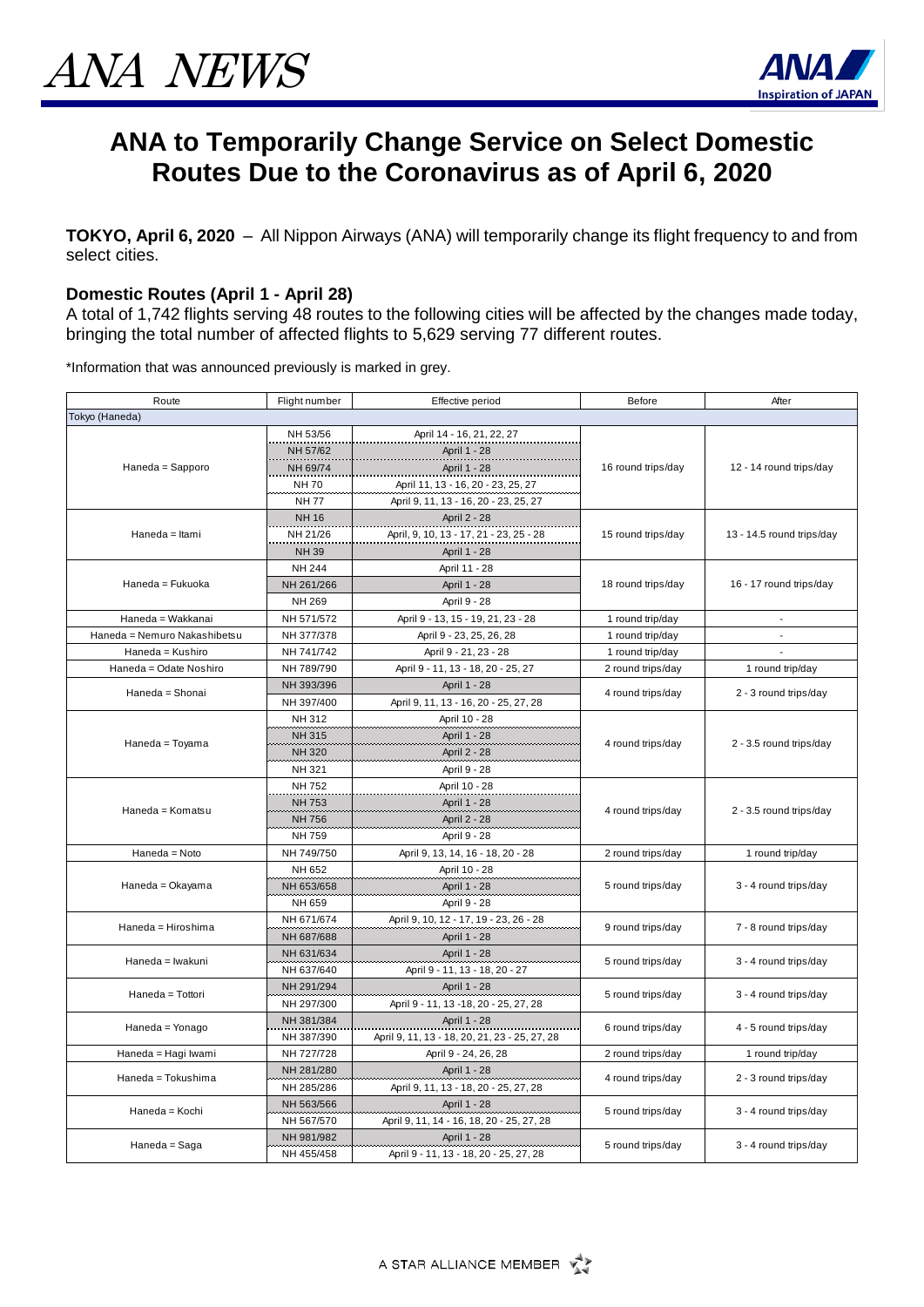|                                         | NH 791/794         | April 1 - 28                           |                       |                         |
|-----------------------------------------|--------------------|----------------------------------------|-----------------------|-------------------------|
| Haneda = Oita                           | NH 797/800         | April 9 - 11, 13 - 17, 20 - 24, 27, 28 | 4 round trips/day     | 2 - 3 round trips/day   |
|                                         | NH 641/644         | April 1 - 28                           |                       |                         |
| Haneda = Kumamoto                       | NH 642             | April 10 - 28                          | 5 round trips/day     | 2 - 3 round trips/day   |
|                                         | NH 645/648         | April 1 - 28                           |                       |                         |
|                                         | NH 649             | April 9 - 28                           |                       |                         |
|                                         | NH 602             | April 2 - 28                           |                       |                         |
|                                         | NH 603/608         | April 12 - 17, 19 - 23, 26 - 28        | 5 round trips/day     |                         |
| Haneda = Miyazaki<br>Haneda = Kagoshima |                    |                                        |                       | 2 - 3.5 round trips/day |
|                                         | NH 609/614         | April 1 - 28                           |                       |                         |
|                                         | NH 617             | April 1 - 28                           |                       |                         |
|                                         | NH 619/622         | April 1 - 28                           |                       |                         |
|                                         | NH 621/624         | April 9, 12 -16, 21 - 23, 27, 28       | 6 round trips/day     | 3 - 4 round trips/day   |
|                                         | NH 627/630         | April 1 - 28                           |                       |                         |
| Tokyo (Narita)                          |                    |                                        |                       |                         |
| Narita = Itami                          | NH 2176            | April 2 - 28                           | 2 round trips/day     | 0 - 1.5 round trips/day |
|                                         | NH2177/2178        | April 2 - 28                           |                       |                         |
|                                         | NH2179             | April 1 - 28                           |                       |                         |
| Narita = Nagoya                         | NH 491/496         | April 9 - 28                           |                       | 0 - 2.5 round trips/day |
|                                         | NH 492             | April 2 - 28                           |                       |                         |
|                                         | NH 493/494         | April 2 - 28                           | 3 round trips/day     |                         |
|                                         |                    |                                        |                       |                         |
|                                         | NH 495             | April 1 - 28                           |                       |                         |
| Narita = Sapporo                        | NH 2153/2152       | April 1 - 28                           | 2 round trips/day     | 0 - 1 round trip/day    |
|                                         | NH 2155/2154       | April 2 - 28                           |                       |                         |
| Narita = Fukuoka                        | NH 2141/2142       | April 1 - 28                           | 2 round trips/day     |                         |
|                                         | NH 2145/2144       | April 1 - 28                           |                       |                         |
|                                         | NH 3231/3232       | April 1 - 28                           |                       |                         |
| Narita = Sendai                         | NH 3235/3234       | April 9 - 28                           | 2 round trips/day     | 0 - 1 round trip/day    |
| Narita = Niigata                        | NH 3239/3240       | April 9 - 28                           | 1 round trip/day      | $\sim$                  |
|                                         | NH 2158            | April 10 - 28                          |                       |                         |
| Narita = Okinawa                        | NH 2159            | April 9 - 28                           | 1 round trip/day      | 0 - 1 round trip/day    |
|                                         |                    |                                        |                       |                         |
| Osaka (Itami)                           |                    |                                        |                       |                         |
|                                         | <b>NH 773</b>      | April 2 - 28                           |                       |                         |
| Itami = Sapporo                         | <b>NH 776</b>      | April 1 - 28                           | 6 round trips/day     | 4 - 5.5 round trips/day |
|                                         | NH 777/778         | April 14, 15, 21 - 24, 27              |                       |                         |
|                                         |                    |                                        |                       |                         |
|                                         | NH 421             | April 2 - 28                           |                       |                         |
| Itami = Fukuoka                         | <b>NH 428</b>      | April 1 - 28                           | 5 round trips/day     | 4 - 4.5 round trips/day |
| Itami = Akita                           | NH 1653/1654       |                                        | 3 round trips/day     | 2 round trips/day       |
| Itami = Oita                            | NH 1689/1690       | April 9, 10, 12 - 16, 19, 22, 28       |                       | 2 round trips/day       |
|                                         |                    | April 1 - 28                           | 3 round trips/day     |                         |
| Itami = Miyazaki                        | NH 501/504         | April 15, 16, 20, 23, 26 - 28          | 6 round trips/day     | 4 - 5 round trips/day   |
|                                         | NH 507/510         | April 1 - 28                           |                       |                         |
| Osaka (Kansai)                          |                    |                                        |                       |                         |
|                                         | <b>NH 1710</b>     | April 2 - 28                           |                       |                         |
| Kansai = Sapporo                        | NH 1713/1712       | April 17 - 21, 24 - 26                 | 3 - 4 round trips/day | 1 - 2.5 round trips/day |
|                                         | NH 1717/1720       | April 9 - 16, 18, 21 - 23, 25, 26      | *1                    |                         |
|                                         | NH 1719            | April 1 - 28                           |                       |                         |
| Kansai = Okinawa                        | NH 1735/1732       | April 1 - 28                           | 4 round trips/day     | 3 round trips/day       |
| Nagoya (Chubu)                          |                    |                                        |                       |                         |
| Nagoya = Akita                          | NH 1839/1840       | April 9 - 17, 21, 22, 27, 28           | 2 round trips/day     | 1 round trip/day        |
| Nagoya = Niigata                        | NH 1813/1812       | April 9 - 16, 18 - 23, 25, 27          | 2 round trips/day     | 1 round trip/day        |
|                                         | NH 331/332         |                                        |                       |                         |
| Nagoya = Kumamoto                       |                    | April 9, 10, 12 - 17, 19 - 22, 26 - 28 | 3 round trips/day     | 2 round trips/day       |
| Sapporo                                 |                    |                                        |                       |                         |
|                                         | NH 4861/4862       | April 9 - 24, 26 - 28                  |                       |                         |
| Sapporo = Memanbetsu                    | NH 4865/4866       | April 9 - 28                           | 3 round trips/day     |                         |
|                                         | NH 4867/4868       | April 9 - 28                           |                       |                         |
| Sapporo = Hakodate                      | NH 4857/4858       | April 9 - 23, 28                       | 2 round trips/day     | 1 round trip/day        |
|                                         | NH 1898/1897       | April 1 - 28                           |                       |                         |
| Sapporo = Aomori                        | NH 1900/1899       | April 9 - 21, 23, 24, 27, 28           | 2 round trips/day     | 0 - 1 round trip/day    |
| Fukuoka                                 |                    |                                        |                       |                         |
|                                         | NH 1231            | April 1 - 28                           |                       |                         |
| Fukuoka = Komatsu                       | NH 1232            | April 2 - 28                           | 1 round trip/day      | 0 - 0.5 round trip/day  |
|                                         | NH 1203/1206       | April 15, 21, 27, 28                   |                       |                         |
| Fukuoka = Okinawa                       | NH 1209/1208       |                                        | 8 round trips/day     | 6 - 7 round trips/day   |
|                                         |                    | April 1 - 28                           |                       |                         |
| Okinawa (Naha)                          |                    |                                        |                       |                         |
| Naha = Ishigaki                         | NH 1761/1764       | April 3 - 5, 10 - 12, 17 - 19, 24 - 26 | 6 - 7 round trips/day | 5 - 6 round trips/day   |
|                                         | NH 1771/1774       | April 2 - 4, 6 - 28                    | *2                    |                         |
| <b>Others</b>                           |                    |                                        |                       |                         |
| Hiroshima = Sapporo                     | NH 1271<br>NH 1272 | April 2 - 28<br>April 1 - 28           | 1 round trip/day      | 0 - 0.5 round trip/day  |